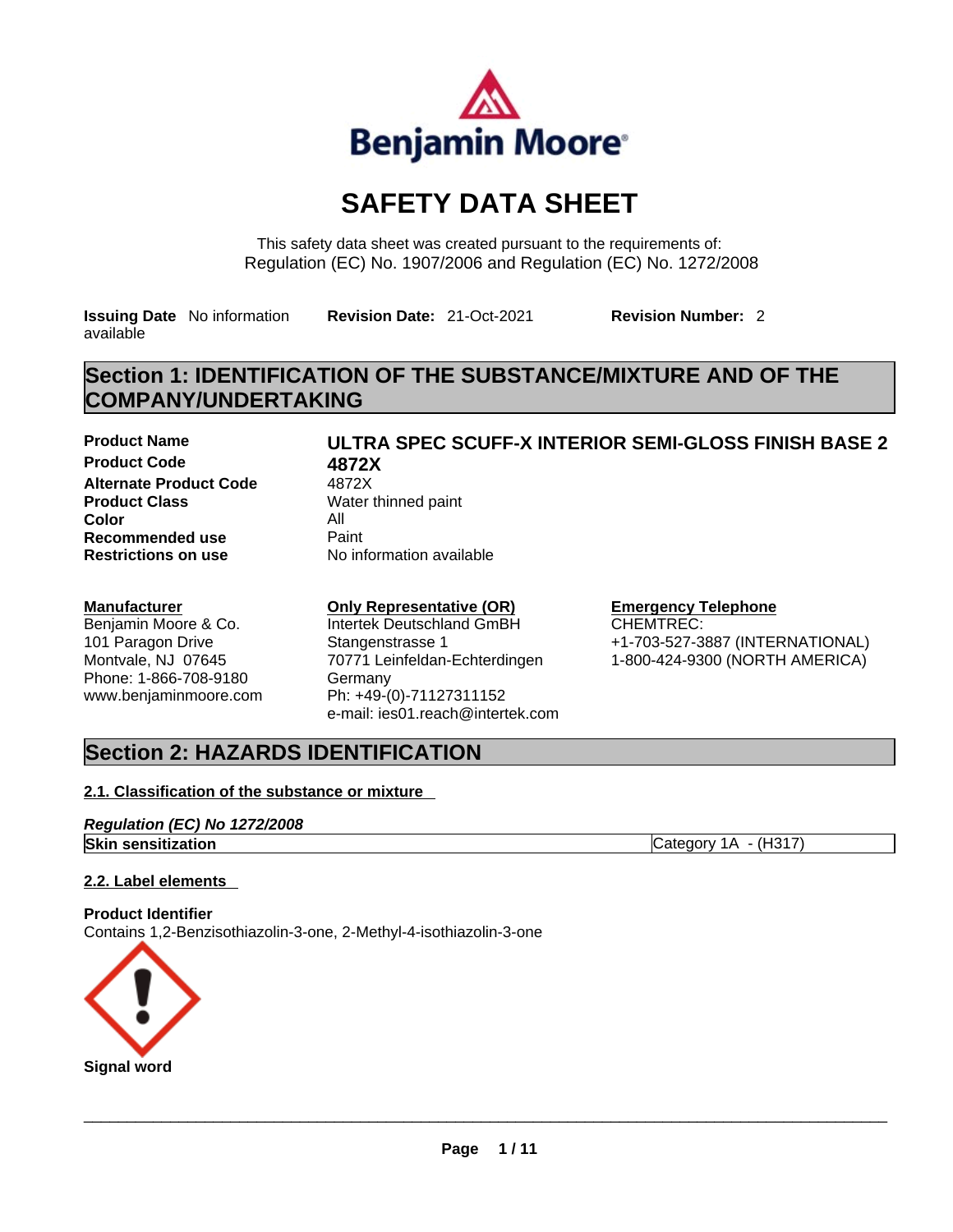### Warning

### **Hazard statements**

H317 - May cause an allergic skin reaction

EUH208 - Contains (5-Chloro-2-methyl-3(2H)-isothiazolone mixture with 2-methyl-3(2H)-isothiazolone (3:1)). May produce an allergic reaction EUH211 - Warning! Hazardous respirable droplets may be formed when sprayed. Do not breathe spray or mist

### **Precautionary Statements - EU (§28, 1272/2008)**

P101 - If medical advice is needed, have product container or label at hand

P102 - Keep out of reach of children

P261 - Avoid breathing dust/fume/gas/mist/vapors/spray

P280 - Wear protective gloves

P321 - Specific treatment (see supplemental first aid instructions on this label)

P501 - Dispose of contents/ container to an approved waste disposal plant

### **2.3. Other hazards**

**Other hazards Harmful to aquatic life** 

**General Hazards No information available** 

## **Section 3: COMPOSITION/INFORMATION ON INGREDIENTS**

### **3.1 Substances**

Not applicable

### **3.2 Mixtures**

| <b>Chemical name</b>          | <b>EINECS/ELINCS No.</b> | <b>CAS No.</b> | Weight-%          | <b>Classification</b><br>according to<br><b>Regulation (EC) No.</b><br>1272/2008 [CLP]                                                                                                                                  | <b>REACH registration</b><br>number |
|-------------------------------|--------------------------|----------------|-------------------|-------------------------------------------------------------------------------------------------------------------------------------------------------------------------------------------------------------------------|-------------------------------------|
| Titanium dioxide              | 236-675-5<br>257-372-4   | 13463-67-7     | $>=10 - 15$       | Not available                                                                                                                                                                                                           | 01-2119489379-17-01<br>68           |
| Kaolin                        | 310-194-1                | 1332-58-7      | $>= 5 - 10$       | Not available                                                                                                                                                                                                           | Not available                       |
| Silica amorphous              | 231-545-4                | 7631-86-9      | $>=1 - 5$         | Not available                                                                                                                                                                                                           | 01-2119379499-16-02<br>81           |
| 1,2-Benzisothiazolin-3-one    | 220-120-9                | 2634-33-5      | $>=0.05 - 0.1$    | Acute Tox 4 (H302)<br>Skin Irrit. 2 (H315)<br>Eye Dam. 1 (H318)<br>Skin Sens. 1 (H317)<br>Aquatic Acute 1<br>(H400)<br>Aquatic Chronic 2<br>(H411)                                                                      | Not available                       |
| 2-Methyl-4-isothiazolin-3-one | 220-239-6                | 2682-20-4      | $>=0.001 - 0.005$ | Skin Corr. 1B (H314)<br>Eye Dam 1 (H318)<br>Skin Sens. 1 (H317)<br>Acute Tox. 3 (H301)<br>Acute Tox. 3 (H311)<br>Acute Tox. 2 (H330)<br>Acute Tox. 3 (H331)<br>Aquatic Acute 1<br>(H400)<br>Aquatic chronic 1<br>(H410) | Not available                       |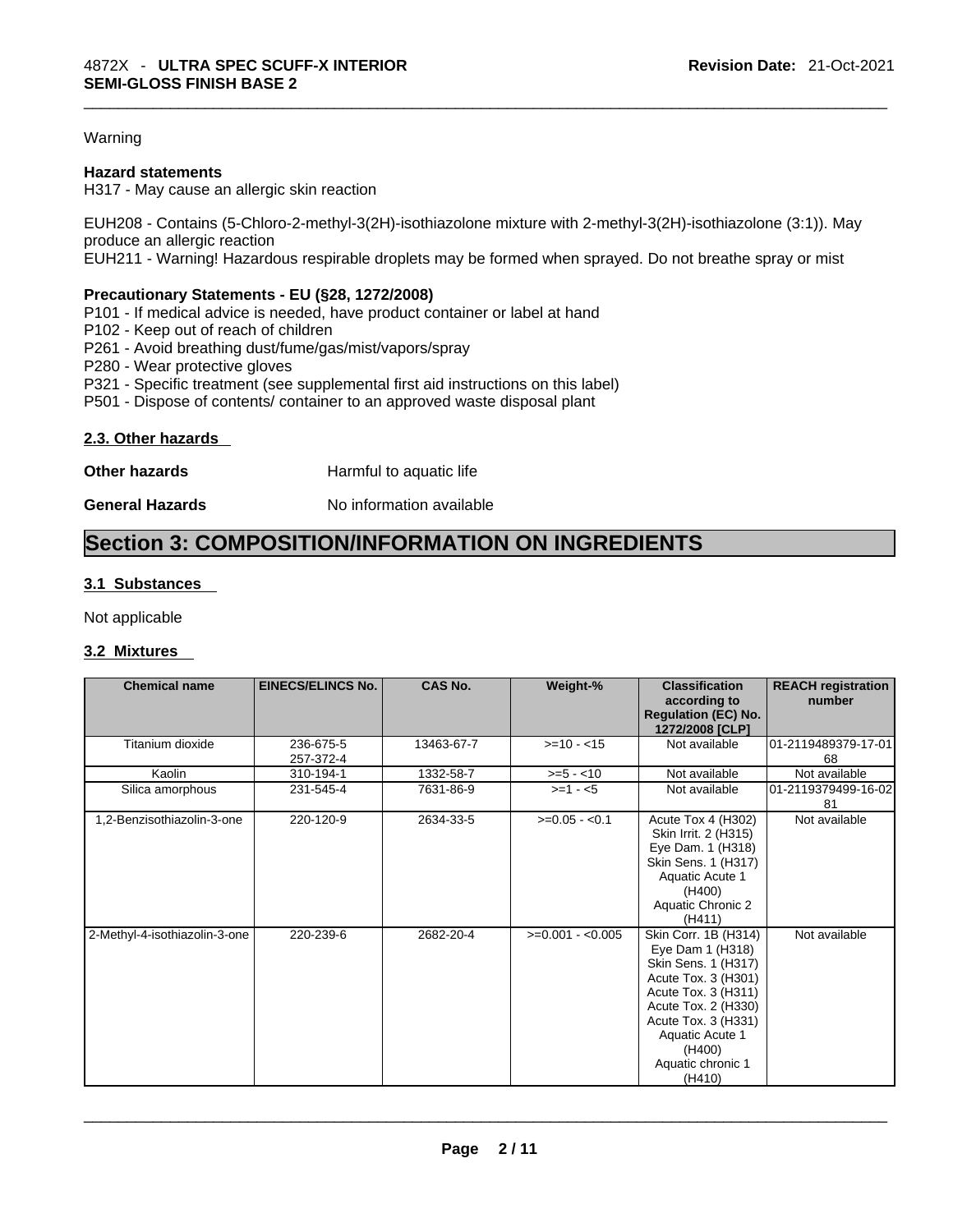| 5-Chloro-2-methyl-3(2H)-isothi | 247-500-7 | 55965-84-9 | $>=0.0005 - 0.001$ | Acute Tox. 3 (H301)  | Not available |
|--------------------------------|-----------|------------|--------------------|----------------------|---------------|
| azolone mixture with           | 220-239-6 |            |                    | Acute Tox. 2 (H310)  |               |
| 2-methyl-3(2H)-isothiazolone   |           |            |                    | Acute Tox. 3 (H330)  |               |
| (3:1)                          |           |            |                    | Skin Corr. 1C (H314) |               |
|                                |           |            |                    | Eye Dam 1 (H318)     |               |
|                                |           |            |                    | Skin Sens. 1 (H317)  |               |
|                                |           |            |                    | Aquatic Acute 1      |               |
|                                |           |            |                    | (H400)               |               |
|                                |           |            |                    | Aquatic Chronic 1    |               |
|                                |           |            |                    | (H410)               |               |

*Full text of H- and EUH-phrases: see section 16* 

# **Section 4: FIRST AID MEASURES**

| 4.1. Description of first aid measures                                             |                                                                                                          |
|------------------------------------------------------------------------------------|----------------------------------------------------------------------------------------------------------|
| <b>Description of first aid measures</b>                                           |                                                                                                          |
| <b>General Advice</b>                                                              | No hazards which require special first aid measures.                                                     |
| <b>Eye Contact</b>                                                                 | Rinse thoroughly with plenty of water for at least 15<br>minutes and consult a physician.                |
| <b>Skin Contact</b>                                                                | Wash off immediately with soap and plenty of water while<br>removing all contaminated clothes and shoes. |
| <b>Inhalation</b>                                                                  | Move to fresh air. If symptoms persist, call a physician.                                                |
| Ingestion                                                                          | Clean mouth with water and afterwards drink plenty of<br>water. Consult a physician if necessary.        |
| 4.2. Most important symptoms and effects, both acute and delayed                   |                                                                                                          |
| <b>Most Important Symptoms/Effects</b>                                             | May cause allergic skin reaction.                                                                        |
| 4.3. Indication of any immediate medical attention and special treatment<br>needed |                                                                                                          |
| <b>Notes To Physician</b>                                                          | Treat symptomatically.                                                                                   |
|                                                                                    |                                                                                                          |
| <b>Section 5: FIRE FIGHTING MEASURES</b>                                           |                                                                                                          |
| 5.1. Extinguishing media                                                           |                                                                                                          |

**Suitable Extinguishing Media** Use extinguishing measures that are appropriate to local circumstances and the surrounding environment.

**Unsuitable Extinguishing Media** Noinformation available.

**5.2. Special hazards arising from the substance or mixture**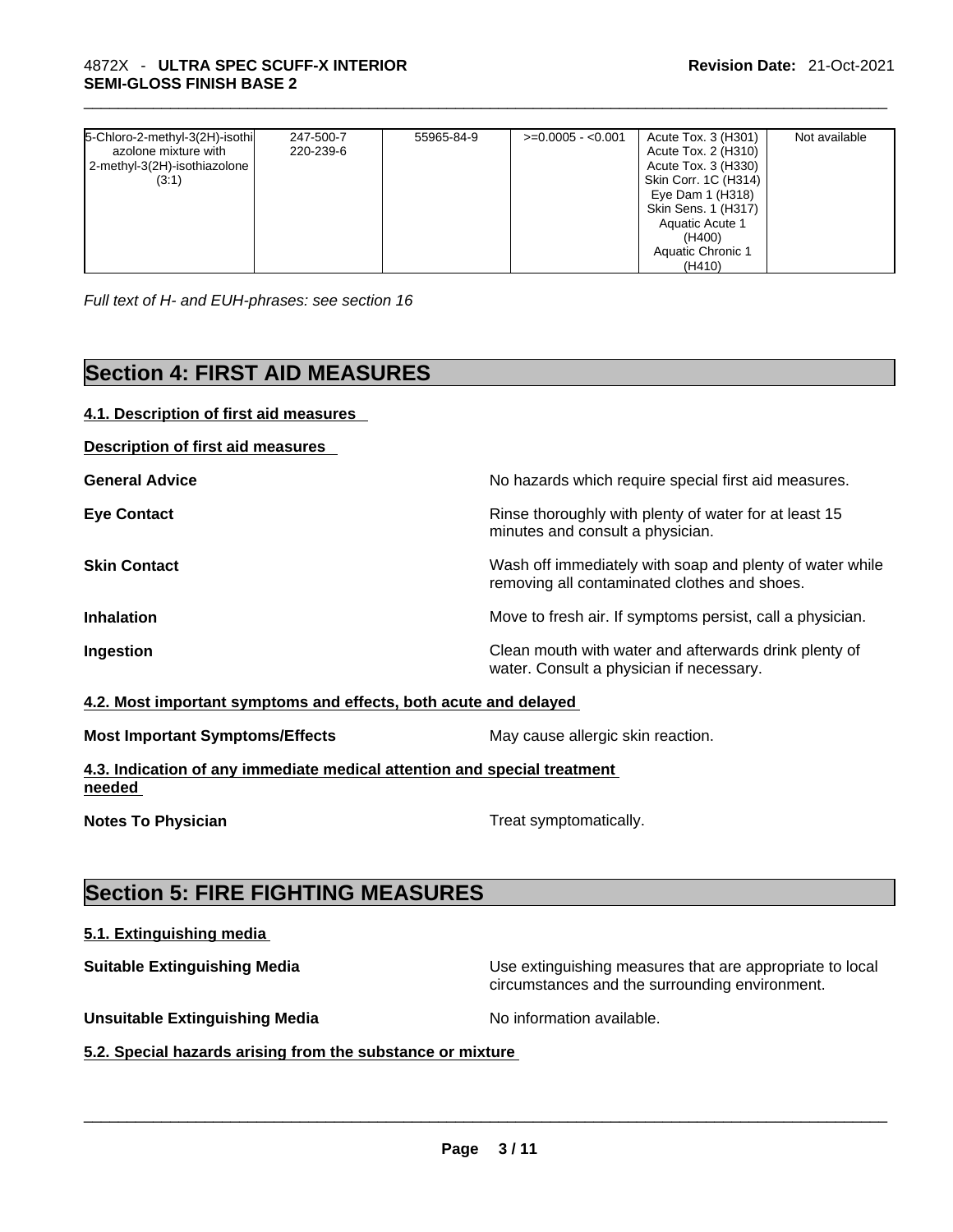| <b>Specific Hazards Arising From The Chemical</b>                                                            | Closed containers may rupture if exposed to fire or<br>extreme heat.                                                                                                             |
|--------------------------------------------------------------------------------------------------------------|----------------------------------------------------------------------------------------------------------------------------------------------------------------------------------|
| Sensitivity to static discharge                                                                              | No                                                                                                                                                                               |
| <b>Sensitivity to mechanical impact</b>                                                                      | No                                                                                                                                                                               |
| 5.3. Advice for firefighters                                                                                 |                                                                                                                                                                                  |
| Protective equipment and precautions for firefighters Wear self-contained breathing apparatus and protective | suit.                                                                                                                                                                            |
| <b>Section 6: ACCIDENTAL RELEASE MEASURES</b>                                                                |                                                                                                                                                                                  |
| 6.1. Personal precautions, protective equipment and emergency procedures                                     |                                                                                                                                                                                  |
| <b>Personal Precautions</b>                                                                                  | Avoid contact with skin, eyes and clothing. Ensure<br>adequate ventilation.                                                                                                      |
| <b>Other Information</b>                                                                                     | Observe all relevant local and international regulations.                                                                                                                        |
| <b>6.2. Environmental precautions</b>                                                                        |                                                                                                                                                                                  |
| <b>Environmental precautions</b>                                                                             | Prevent spreading of vapors through sewers, ventilation<br>systems and confined areas.                                                                                           |
| 6.3. Methods and material for containment and cleaning up                                                    |                                                                                                                                                                                  |
| <b>Methods for Containment</b>                                                                               | Absorb with inert material and place in suitable container<br>for disposal.                                                                                                      |
| <b>Methods for Cleaning Up</b>                                                                               | Clean contaminated surface thoroughly.                                                                                                                                           |
| 6.4. Reference to other sections                                                                             |                                                                                                                                                                                  |
| <b>Other information</b>                                                                                     | See Section 12 for additional information.                                                                                                                                       |
| <b>Section 7: HANDLING AND STORAGE</b>                                                                       |                                                                                                                                                                                  |
| 7.1. Precautions for safe handling                                                                           |                                                                                                                                                                                  |
| <b>Handling</b>                                                                                              | Avoid contact with skin, eyes and clothing. Avoid breathing<br>vapors, spray mists or sanding dust. In case of insufficient<br>ventilation, wear suitable respiratory equipment. |
| <b>Hygiene Measures</b>                                                                                      | Wash thoroughly after handling.                                                                                                                                                  |
| 7.2. Conditions for safe storage, including any incompatibilities                                            |                                                                                                                                                                                  |
| <b>Storage</b>                                                                                               | Keep container tightly closed. Keep out of the reach of<br>children.                                                                                                             |
| 7.3. Specific end use(s)                                                                                     |                                                                                                                                                                                  |
| <b>Specific Uses</b>                                                                                         | Architectural coating. Apply as directed. Refer to product                                                                                                                       |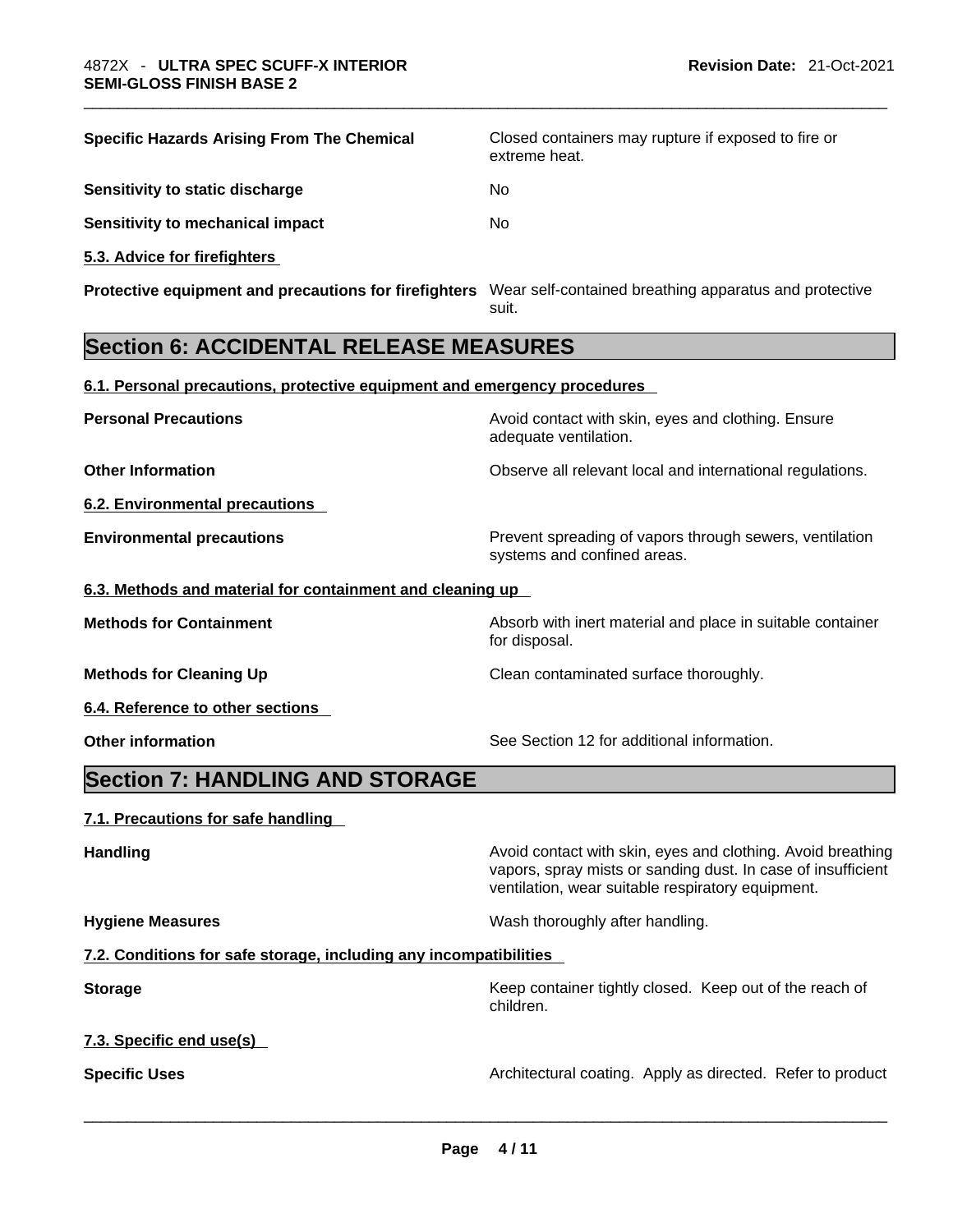label / literature for specific instructions.

### **Risk Management Methods (RMM)** Not Applicable.

# **Section 8: EXPOSURE CONTROLS/PERSONAL PROTECTION**

### **8.1. Control parameters**

| <b>Chemical name</b>           | <b>European Union</b>     | <b>Belgium</b>                                      | <b>Bulgaria</b>                                        |         | <b>Cyprus</b>             | <b>France</b>                          | <b>Ireland</b>                                |
|--------------------------------|---------------------------|-----------------------------------------------------|--------------------------------------------------------|---------|---------------------------|----------------------------------------|-----------------------------------------------|
| Titanium dioxide               |                           | TWA: 10 mg/m <sup>3</sup>                           | TWA: 10.0 mg/m <sup>3</sup>                            |         |                           | TWA: 10 mg/m <sup>3</sup>              | TWA: 10 mg/m <sup>3</sup>                     |
| 13463-67-7                     |                           |                                                     | TWA: $1.0 \text{ mg/m}^3$                              |         |                           |                                        | TWA: $4 \text{ mg/m}^3$                       |
|                                |                           |                                                     |                                                        |         |                           |                                        | STEL: 30 mg/m <sup>3</sup>                    |
|                                |                           |                                                     |                                                        |         |                           |                                        | STEL: 12 mg/m <sup>3</sup>                    |
| Kaolin<br>1332-58-7            |                           | TWA: $2 \text{ mg/m}^3$                             | TWA: $3.0 \text{ mg/m}^3$<br>TWA: $6.0 \text{ mg/m}^3$ |         |                           | TWA: $10 \text{ mg/m}^3$               | TWA: $2 \text{ mg/m}^3$                       |
| Silica amorphous               | TWA: $0.1 \text{ mg/m}^3$ |                                                     | TWA: $0.07$ mg/m <sup>3</sup>                          |         |                           |                                        | TWA: 6 mg/m $3$                               |
| 7631-86-9                      |                           |                                                     |                                                        |         |                           |                                        | TWA: $2.4 \text{ mg/m}^3$                     |
|                                |                           |                                                     |                                                        |         |                           |                                        | STEL: $18 \text{ mg/m}^3$                     |
|                                |                           |                                                     |                                                        |         |                           |                                        | STEL: 7.2 mg/m <sup>3</sup>                   |
| <b>Chemical name</b>           | Germany                   | Greece                                              | <b>Hungary</b>                                         |         | <b>Iceland</b>            | Italy                                  | Latvia                                        |
| Titanium dioxide<br>13463-67-7 |                           | TWA: $10 \text{ mg/m}^3$<br>TWA: $5 \text{ mg/m}^3$ |                                                        |         | 6 mg/m <sup>3</sup> TWA   |                                        | TWA: $10 \text{ mg/m}^3$                      |
| Kaolin<br>1332-58-7            |                           |                                                     |                                                        |         | 2.0 mg/m $3$ TWA          |                                        |                                               |
| Silica amorphous<br>7631-86-9  | TWA: $4 \text{ mg/m}^3$   |                                                     |                                                        |         |                           |                                        | TWA: 1 $mg/m3$                                |
| <b>Chemical name</b>           | Lithuania                 | <b>Netherlands</b>                                  | Poland                                                 | Romania | <b>Spain</b>              | <b>Sweden</b>                          | <b>United</b><br>Kingdom                      |
| Titanium dioxide               | TWA: $5 \text{ mg/m}^3$   | ٠                                                   | STEL: 30 mg/m <sup>3</sup>   TWA: 10 mg/m <sup>3</sup> |         | TWA: 10 mg/m <sup>3</sup> | $\overline{TLV}$ : 5 mg/m <sup>3</sup> | TWA: $10 \text{ mg/m}^3$                      |
| 13463-67-7                     |                           |                                                     | TWA: 10 mg/m <sup>3</sup> STEL: 15 mg/m <sup>3</sup>   |         |                           |                                        | TWA: $4 \text{ mg/m}^3$                       |
|                                |                           |                                                     |                                                        |         |                           |                                        | STEL: 30 mg/m <sup>3</sup>                    |
|                                |                           |                                                     |                                                        |         |                           |                                        | STEL: 12 mg/m <sup>3</sup>                    |
| Kaolin                         |                           |                                                     | TWA: 10.0                                              |         | TWA: $2 \text{ mg/m}^3$   |                                        | TWA: $2 \text{ mg/m}^3$                       |
| 1332-58-7                      |                           |                                                     | mg/m <sup>3</sup>                                      |         |                           |                                        | STEL: $6 \text{ mg/m}^3$                      |
| Silica amorphous               |                           | TWA: 0.075                                          |                                                        |         |                           |                                        | $\overline{\text{TW}}$ A: 6 mg/m <sup>3</sup> |
| 7631-86-9                      |                           | mq/m <sup>3</sup>                                   |                                                        |         |                           |                                        | TWA: $2.4 \text{ mg/m}^3$                     |
|                                |                           |                                                     |                                                        |         |                           |                                        | TWA: 0.1 mg/m <sup>3</sup>                    |
|                                |                           |                                                     |                                                        |         |                           |                                        | STEL: 18 mg/m <sup>3</sup>                    |
|                                |                           |                                                     |                                                        |         |                           |                                        | STEL: 7.2 mg/m <sup>3</sup>                   |

### **8.2. Exposure controls**

**Occupational exposure controls** 

**Personal Protective Equipment** 

**Engineering Measures Ensure 2018** Ensure adequate ventilation, especially in confined areas.

**Respiratory Protection In case of insufficient ventilation wear suitable respiratory** equipment.

**Eye Protection <b>Exercise Exercise** Safety glasses with side-shields.

**Skin Protection Contract Contract Contract Contract Contract Contract Contract Contract Contract Contract Contract Contract Contract Contract Contract Contract Contract Contract Contract Contract Contract Contract Contr** 

Hand protection **Impervious** gloves.

**Hygiene Measures Avoid contact with skin, eyes and clothing. Remove and Avoid contact with skin, eyes and clothing. Remove and** wash contaminated clothing before re-use. Wash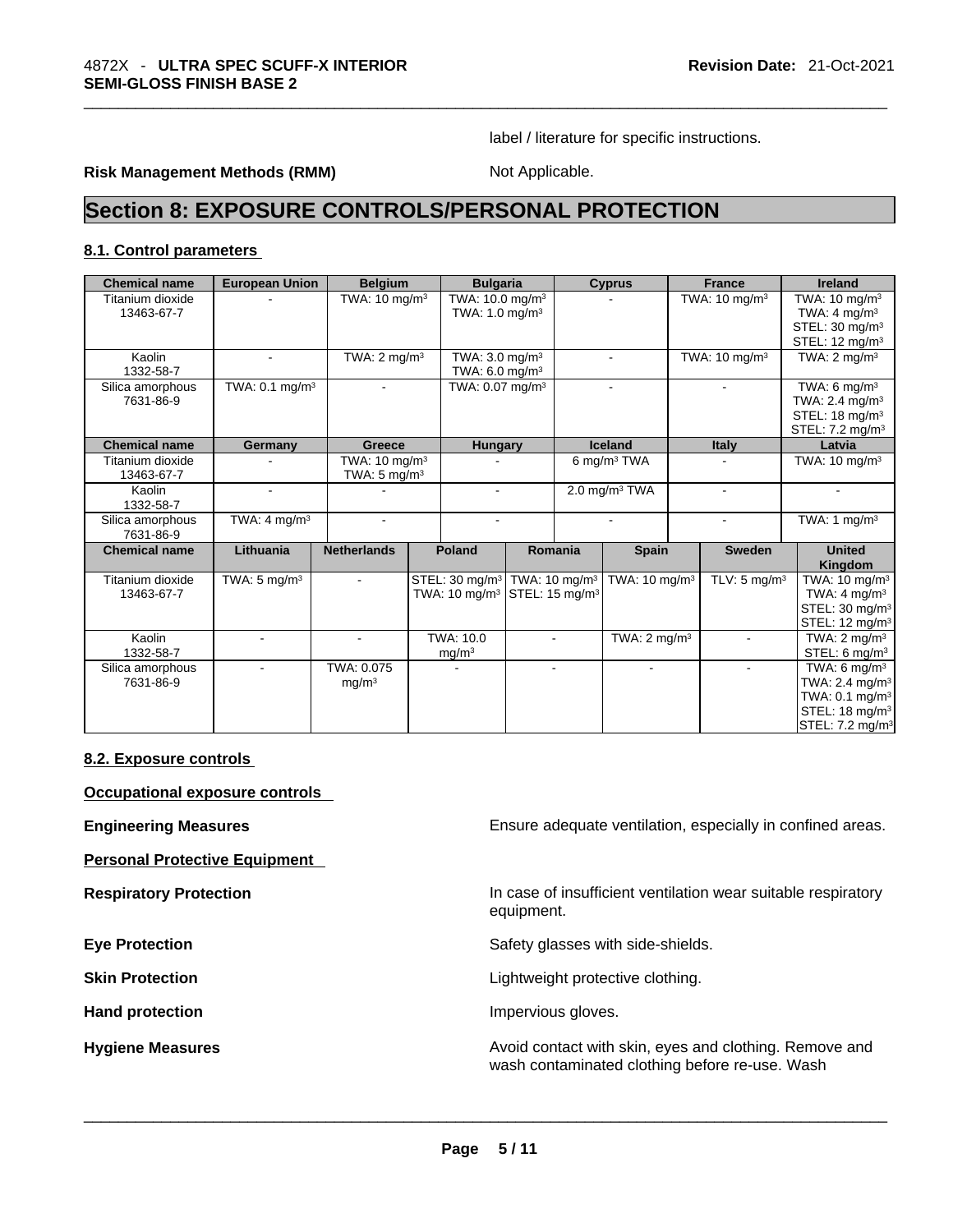thoroughly after handling.

# **Section 9: PHYSICAL AND CHEMICAL PROPERTIES**

### **9.1. Information on basic physical and chemical properties**

**Appearance liquid**<br> **Odor** little c **Odor** little or no odor **Density (g/L) Relative Density Viscosity (cps) Solubility(ies) Water solubility Evaporation Rate Vapor pressure Vapor density<br>Wt. % Solids Vol. % Solids Wt. % Volatiles Vol. % Volatiles Boiling Point (°C) Freezing Point (°C) Melting Point (°C) Flash Point (°C) Flammability** (solid, gas) **Upper flammability limit: Lower flammability limit: Autoignition Temperature (°C) Decomposition Temperature (°C) Partition coefficient Oxidizing Properties** 

**No information available** 

| <b>Property</b>                      | <b>Values</b>            | <b>Remarks/ Method</b> |
|--------------------------------------|--------------------------|------------------------|
| Density (g/L)                        | 1180 - 1192              | None known             |
| <b>Relative Density</b>              | $1.18 - 1.20$            |                        |
| рH                                   | No information available | None known             |
| <b>Viscosity (cps)</b>               | No information available | None known             |
| Solubility(ies)                      | No information available | None known             |
| <b>Water solubility</b>              | No information available | None known             |
| <b>Evaporation Rate</b>              | No information available | None known             |
| Vapor pressure                       | No information available | None known             |
| Vapor density                        | No information available | None known             |
| Wt. % Solids                         | $40 - 50$                | None known             |
| <b>Vol. % Solids</b>                 | $30 - 40$                | None known             |
| Wt. % Volatiles                      | $50 - 60$                | None known             |
| <b>Vol. % Volatiles</b>              | $60 - 70$                | None known             |
| <b>Boiling Point (°C)</b>            | 100                      | None known             |
| <b>Freezing Point (°C)</b>           | 0                        | None known             |
| <b>Melting Point (°C)</b>            | No information available | None known             |
| <b>Pour Point</b>                    | No information available | None known             |
| Flash Point (°C)                     | Not applicable           | None known             |
| Flammability (solid, gas)            | No information available | None known             |
| <b>Upper flammability limit:</b>     | No information available | None known             |
| Lower flammability limit:            | No information available | None known             |
| <b>Autoignition Temperature (°C)</b> | No information available | None known             |
| Decomposition Temperature (°C)       | No information available | None known             |
| <b>Partition coefficient</b>         | No information available | None known             |
| <b>Explosive properties</b>          | No information available | None known             |
| <b>Oxidizing Properties</b>          | No information available | None known             |

# **Section 10: STABILITY AND REACTIVITY**

| 10.1. Reactivity<br><b>Reactivity</b>     | Not Applicable.                      |
|-------------------------------------------|--------------------------------------|
| 10.2. Chemical stability                  |                                      |
| <b>Chemical Stability</b>                 | Stable under normal conditions.      |
| 10.3. Possibility of hazardous reactions  |                                      |
| <b>Possibility of hazardous reactions</b> | None under normal conditions of use. |
| 10.4. Conditions to avoid                 |                                      |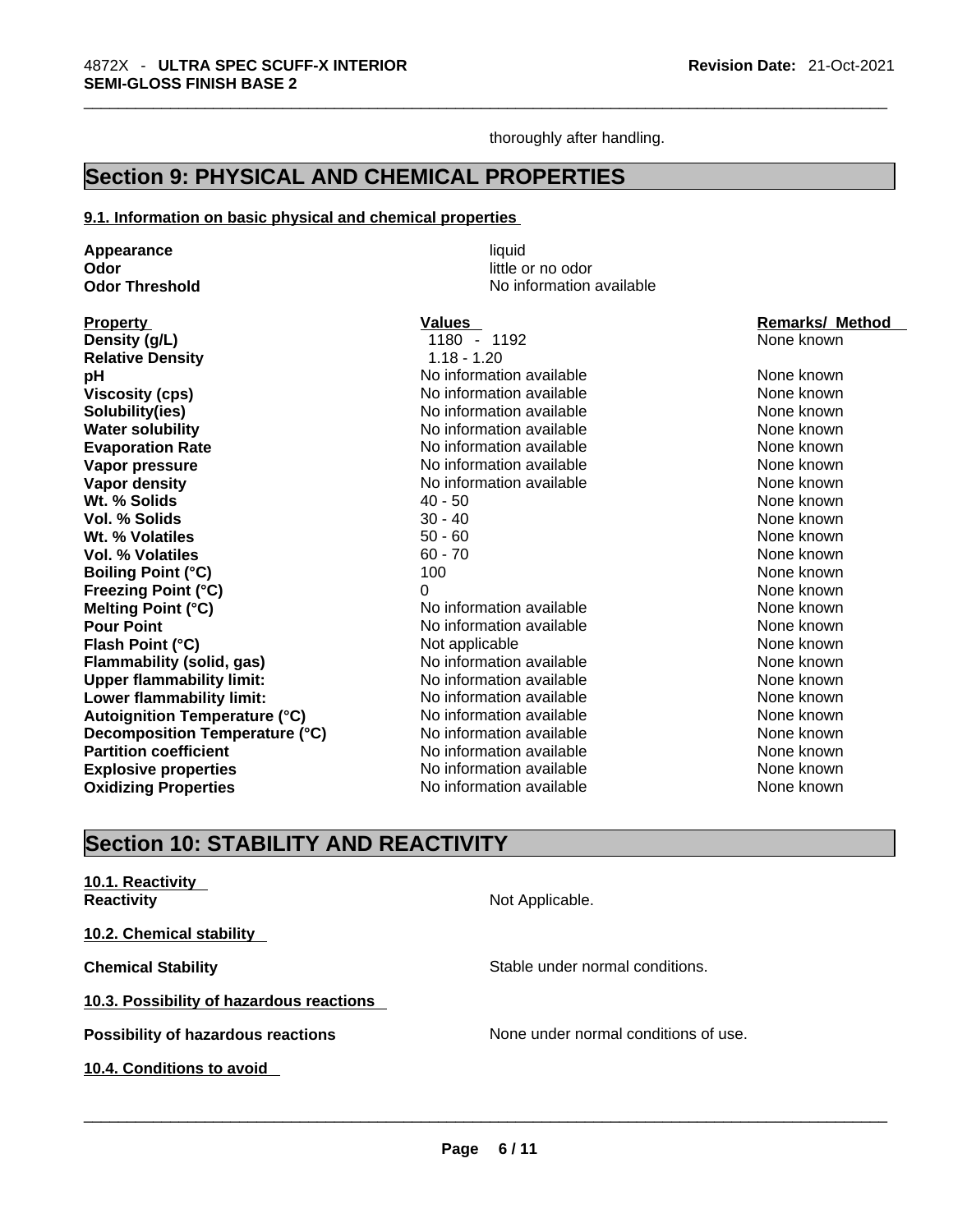| <b>Conditions to avoid</b>                   | Prevent from freezing.                   |
|----------------------------------------------|------------------------------------------|
| 10.5. Incompatible materials                 |                                          |
| <b>Incompatible Materials</b>                | No materials to be especially mentioned. |
| 10.6. Hazardous decomposition products       |                                          |
| <b>Hazardous Decomposition Products</b>      | None under normal conditions of use.     |
| <b>Section 11: TOXICOLOGICAL INFORMATION</b> |                                          |
|                                              |                                          |

### **11.1. Information on toxicological effects**

### **Product Information**

| <b>Inhalation</b>   | There is no data available for this product.                                                 |
|---------------------|----------------------------------------------------------------------------------------------|
| Eye contact         | There is no data available for this product.                                                 |
| <b>Skin contact</b> | Repeated or prolonged skin contact may cause allergic<br>reactions with susceptible persons. |
| Ingestion           | There is no data available for this product.                                                 |
|                     |                                                                                              |

### **Acute Toxicity**

**The following values are calculated based on chapter 3.1 of the GHS document**

| ATEmix (oral)                 | 76,178.20 mg/kg |
|-------------------------------|-----------------|
| ATEmix (inhalation-dust/mist) | 365.00 mg/l     |

### **Component Information**

| <b>Chemical name</b>                                                                                       | Oral LD50                                                                                 | <b>Dermal LD50</b>                                 | <b>Inhalation LC50</b>                             |
|------------------------------------------------------------------------------------------------------------|-------------------------------------------------------------------------------------------|----------------------------------------------------|----------------------------------------------------|
| Titanium dioxide<br>13463-67-7                                                                             | $> 10000$ mg/kg (Rat)                                                                     |                                                    |                                                    |
| Kaolin<br>1332-58-7                                                                                        | $>$ 5000 mg/kg (Rat)                                                                      | $>$ 5000 mg/kg (Rat)                               |                                                    |
| Silica amorphous<br>7631-86-9                                                                              | $= 7900$ mg/kg (Rat)                                                                      | $>$ 2000 mg/kg (Rabbit)                            | $> 2.2$ mg/L (Rat) 1 h                             |
| 1,2-Benzisothiazolin-3-one<br>2634-33-5                                                                    | $= 1020$ mg/kg (Rat)                                                                      | $>$ 2000 mg/kg (Rat)                               |                                                    |
| 2-Methyl-4-isothiazolin-3-one<br>2682-20-4                                                                 | 232 - 249 mg/kg (Rat)<br>$= 120$ mg/kg (Rat)                                              | $= 200$ mg/kg (Rabbit)                             |                                                    |
| 5-Chloro-2-methyl-3(2H)-isothiazolo<br>ne mixture with<br>2-methyl-3(2H)-isothiazolone (3:1)<br>55965-84-9 | $= 53$ mg/kg (Rat)<br>$= 481$ mg/kg (Rat)<br>232 - 249 mg/kg (Rat)<br>$= 120$ mg/kg (Rat) | $= 87.12$ mg/kg (Rabbit)<br>$= 200$ mg/kg (Rabbit) | $= 1.23$ mg/L (Rat) 4 h<br>$= 0.11$ mg/L (Rat) 4 h |

### **Skin corrosion/irritation No information available.**

**Eye damage/irritation** No information available. \_\_\_\_\_\_\_\_\_\_\_\_\_\_\_\_\_\_\_\_\_\_\_\_\_\_\_\_\_\_\_\_\_\_\_\_\_\_\_\_\_\_\_\_\_\_\_\_\_\_\_\_\_\_\_\_\_\_\_\_\_\_\_\_\_\_\_\_\_\_\_\_\_\_\_\_\_\_\_\_\_\_\_\_\_\_\_\_\_\_\_\_\_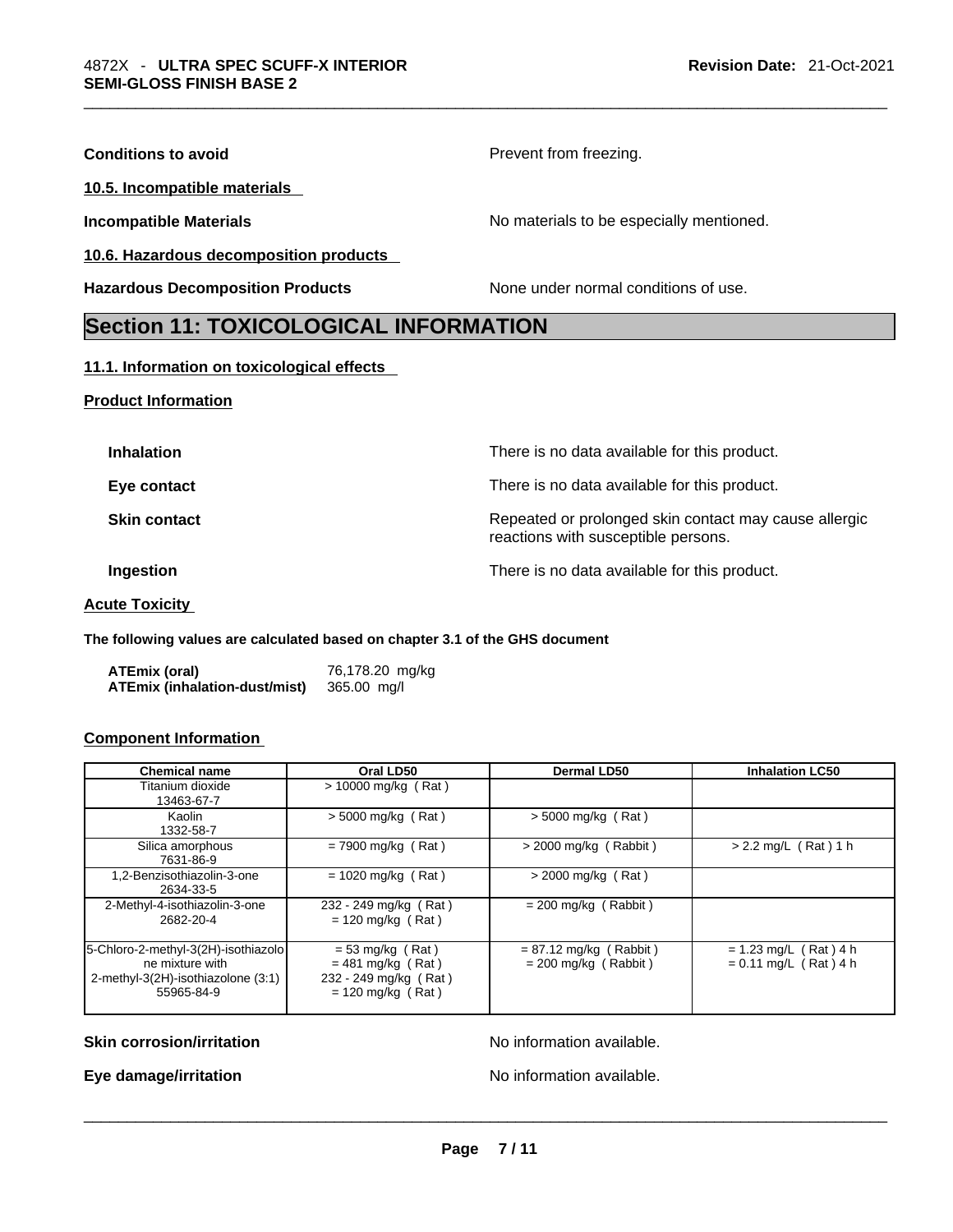**Sensitization Sensitization May cause an allergic skin reaction.** 

**Mutagenic Effects Mutagenic Effects No information available.** 

### **Carcinogenic effects**

The table below indicates whether each agency has listed any ingredient as a carcinogen.

| <b>Chemical name</b>                                                            | European Union | <b>IARC</b>                     |
|---------------------------------------------------------------------------------|----------------|---------------------------------|
| <br>$- \cdot \cdot$<br>dioxide<br>ı itanıum<br>$\sim$ $\sim$<br>3463<br>აპ-67-7 |                | 2B<br>Possible Human Carcinogen |

• Although IARC has classified titanium dioxide as possibly carcinogenic to humans (2B), their summary concludes: "No significant exposure to titanium dioxide is thought to occur during the use of products in which titanium dioxide is bound to other materials, such as paint."

### **Legend**

IARC - International Agency for Research on Cancer

| <b>Reproductive Effects</b>     | No information available. |
|---------------------------------|---------------------------|
| <b>Developmental Effects</b>    | No information available. |
| <b>STOT - single exposure</b>   | No information available. |
| <b>STOT - repeated exposure</b> | No information available. |
| <b>Neurological Effects</b>     | No information available. |
| <b>Target organ effects</b>     | No information available. |
| <b>Symptoms</b>                 | No information available. |
| <b>Aspiration Hazard</b>        | No information available. |

# **Section 12: ECOLOGICAL INFORMATION**

### **12.1. Toxicity**

The environmental impact of this product has not been fully investigated

| <b>Chemical name</b>                  | Algae/aguatic plants             | Fish                    | <b>Crustacea</b>                   |
|---------------------------------------|----------------------------------|-------------------------|------------------------------------|
| Silica amorphous                      | $EC50: = 440mg/L (72h,$          | $LC50: =5000mg/L$ (96h, | $EC50: = 7600mg/L (48h,$           |
| 7631-86-9                             | Pseudokirchneriella subcapitata) | Brachydanio rerio)      | Ceriodaphnia dubia)                |
| [5-Chloro-2-methyl-3(2H)-isothiazolo] | EC50: 0.11 - 0.16mg/L (72h,      | $LC50: =1.6$ mg/L (96h, | EC50: =4.71mg/L (48h, Daphnia      |
| ne mixture with                       | Pseudokirchneriella subcapitata) | Oncorhynchus mykiss)    | magna)                             |
| 2-methyl-3(2H)-isothiazolone (3:1)    | EC50: 0.03 - 0.13mg/L (96h,      |                         | EC50: 0.12 - 0.3mg/L (48h, Daphnia |
| 55965-84-9                            | Pseudokirchneriella subcapitata) |                         | magna)                             |
|                                       |                                  |                         | EC50: 0.71 - 0.99mg/L (48h,        |
|                                       |                                  |                         | Daphnia magna)                     |

### **12.2. Persistence and degradability**

# **Persistence / Degradability** No information available. \_\_\_\_\_\_\_\_\_\_\_\_\_\_\_\_\_\_\_\_\_\_\_\_\_\_\_\_\_\_\_\_\_\_\_\_\_\_\_\_\_\_\_\_\_\_\_\_\_\_\_\_\_\_\_\_\_\_\_\_\_\_\_\_\_\_\_\_\_\_\_\_\_\_\_\_\_\_\_\_\_\_\_\_\_\_\_\_\_\_\_\_\_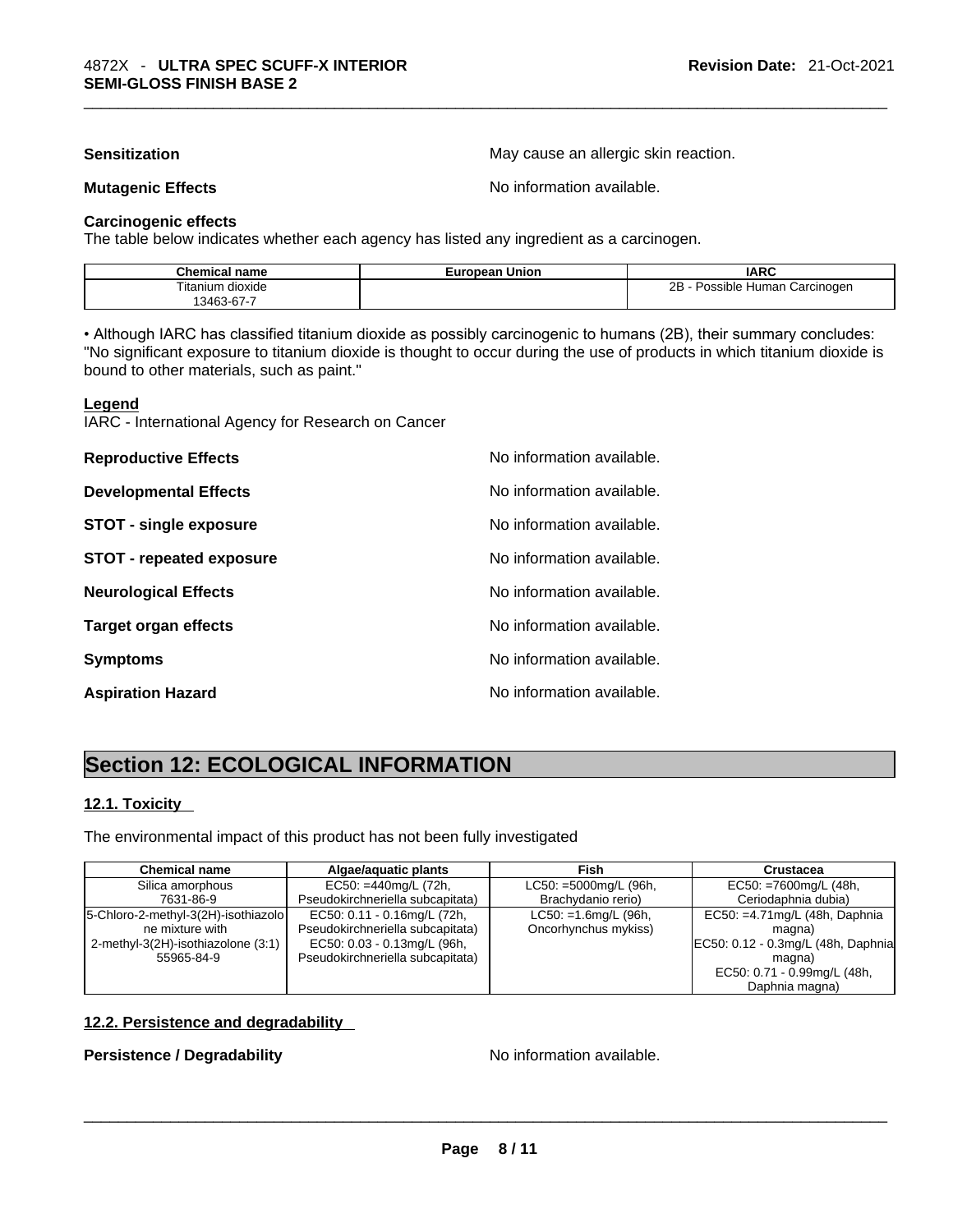### **12.3. Bioaccumulative potential**

**Bioaccumulation** There is no data for this product.

| <b>Chemical name</b>                               | <b>Partition coefficient</b> |
|----------------------------------------------------|------------------------------|
| 1,2-Benzisothiazolin-3-one                         | 1.3                          |
| 2634-33-5                                          |                              |
| 5-Chloro-2-methyl-3(2H)-isothiazolone mixture with | $-0.71 - 0.75$               |
| 2-methyl-3(2H)-isothiazolone (3:1)                 |                              |
| 55965-84-9                                         |                              |

### **12.4. Mobility in soil**

**Mobility in soil Mobility in soil Mobility in soil Mo No** information available.

**Mobility in Environmental Media** Notation available.

**12.5. Results of PBT and vPvB assessment** 

### **PBT** and **vPvB** assessment **Notify Apple 2012** No information available.

| <b>Chemical name</b>                                                                                   | <b>PBT and vPvB assessment</b>                                   |
|--------------------------------------------------------------------------------------------------------|------------------------------------------------------------------|
| Titanium dioxide<br>13463-67-7                                                                         | The substance is not PBT / vPvB PBT assessment<br>does not apply |
| Silica amorphous<br>7631-86-9                                                                          | The substance is not PBT / vPvB PBT assessment<br>does not apply |
| 1,2-Benzisothiazolin-3-one<br>2634-33-5                                                                | The substance is not PBT / vPvB                                  |
| 2-Methyl-4-isothiazolin-3-one<br>2682-20-4                                                             | The substance is not PBT / vPvB                                  |
| 5-Chloro-2-methyl-3(2H)-isothiazolone mixture with 2-methyl-3(2H)-isothiazolone<br>(3:1)<br>55965-84-9 | The substance is not PBT / vPvB                                  |

### **12.6. Other adverse effects**

**Other adverse effects No information available Other adverse effects** 

# **Section 13: DISPOSAL CONSIDERATIONS**

### **13.1. Waste treatment methods**

**EWC waste disposal No** No information available

**Waste from Residues/Unused Products** Dispose of in accordance with the European Directives on waste and hazardous waste.

**Contaminated Packaging <b>Empty Containers** should be taken for local recycling, recovery or waste disposal.

**Other Information** Maste codes should be assigned by the user based on the user based on the

# application for which the product was used. \_\_\_\_\_\_\_\_\_\_\_\_\_\_\_\_\_\_\_\_\_\_\_\_\_\_\_\_\_\_\_\_\_\_\_\_\_\_\_\_\_\_\_\_\_\_\_\_\_\_\_\_\_\_\_\_\_\_\_\_\_\_\_\_\_\_\_\_\_\_\_\_\_\_\_\_\_\_\_\_\_\_\_\_\_\_\_\_\_\_\_\_\_ **Section 14: TRANSPORT INFORMATION**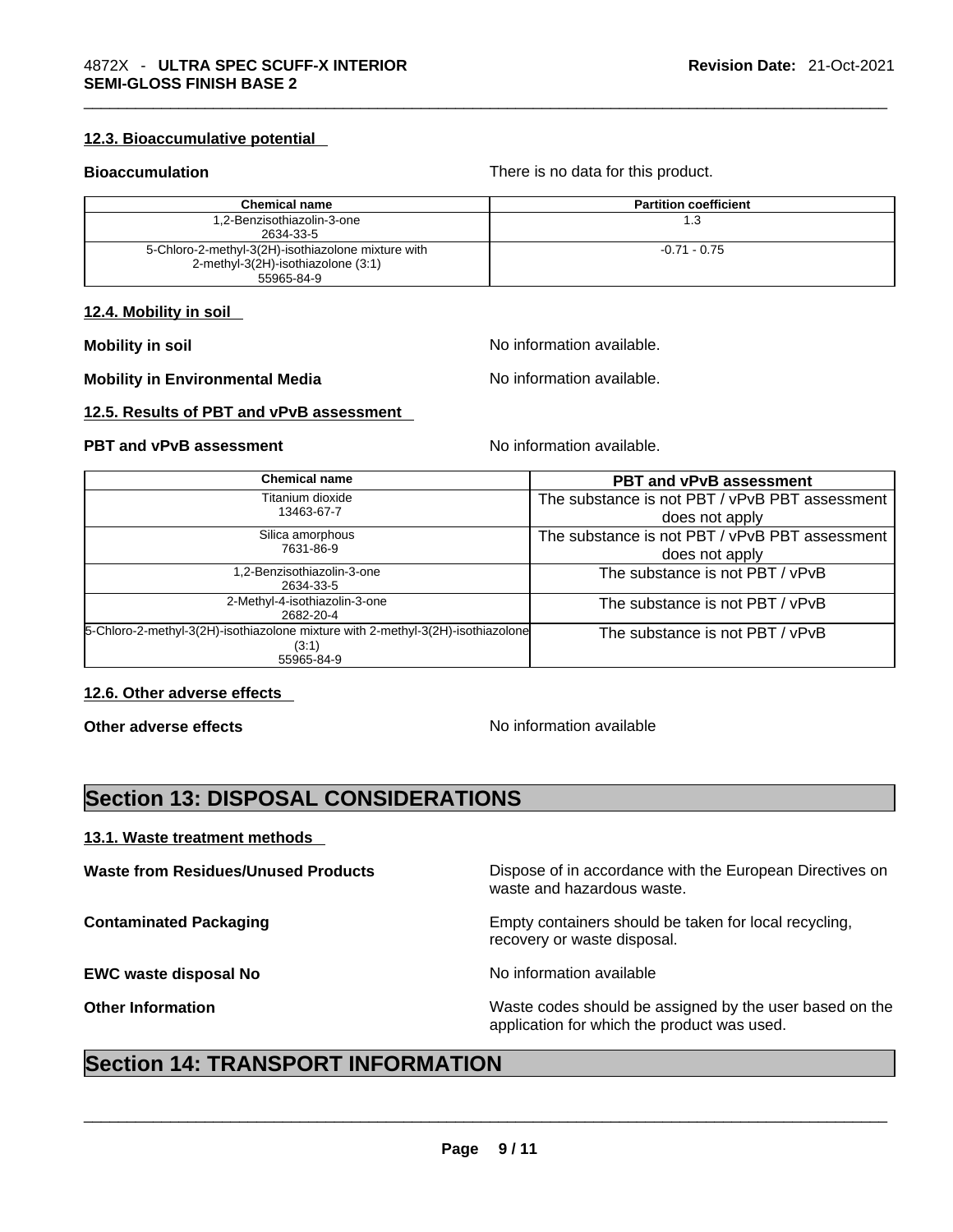| <b>IMDG</b> | Not regulated |
|-------------|---------------|
| RID         | Not regulated |
| <b>ADR</b>  | Not regulated |
| <b>ADN</b>  | Not regulated |
| <b>IATA</b> | Not regulated |
|             |               |

# **Section 15: REGULATORY INFORMATION**

### **15.1. Safety, health and environmental regulations/legislation specific for the substance or mixture**

### **Occupational Illnesses (R-463-3, France)**

| Chemical name                           | French RG number |
|-----------------------------------------|------------------|
| Silica amorphous<br>7631-86-9           | <b>RG 25</b>     |
| 1,2-Benzisothiazolin-3-one<br>2634-33-5 | RG 65            |

### **European Union**

Take note of Directive 98/24/EC on the protection of the health and safety of workers from the risks related to chemical agents at work

### **International Inventories**

| <b>AICS - Australian AIIC Inventory</b><br><b>DSL: Canada</b>                                                                                                                                                                                                                             | No - Not all of the components are listed.<br>No - Not all of the components are listed.<br>One or more component is listed on NDSL.                                                                                               |
|-------------------------------------------------------------------------------------------------------------------------------------------------------------------------------------------------------------------------------------------------------------------------------------------|------------------------------------------------------------------------------------------------------------------------------------------------------------------------------------------------------------------------------------|
| <b>EINECS: European Union Inventory of Existing</b><br><b>Substances</b>                                                                                                                                                                                                                  | No - Not all of the components are listed.                                                                                                                                                                                         |
| <b>ENCS</b> - Japan Existing and New Chemical Substances<br><b>IECSC - China Inventory of Existing Substances</b><br><b>KECL Korea Existing Chemicals Inventory (Annex 1)</b><br>PICCS Philippines Inventory of Chemicals and<br><b>Chemical Substances</b><br><b>TSCA: United States</b> | No - Not all of the components are listed.<br>No - Not all of the components are listed.<br>No - Not all of the components are listed.<br>No - Not all of the components are listed.<br>Yes - All components are listed or exempt. |

### **Legend**

**AICS** - Australian Inventory of Chemical Substances **DSL/NDSL** - Canadian Domestic Substances List/Non-Domestic Substances List **IECSC** - China Inventory of Existing Chemical Substances  **EINECS/ELINCS** - European Inventory of Existing Chemical Substances/European List of Notified Chemical Substances **ENCS** - Japan Existing and New Chemical Substances **KECL** - Korean Existing and Evaluated Chemical Substances **PICCS** - Philippines Inventory of Chemicals and Chemical Substances **TSCA** - United States Toxic Substances Control Act Section 8(b) Inventory

### **15.2. Chemical safety assessment**